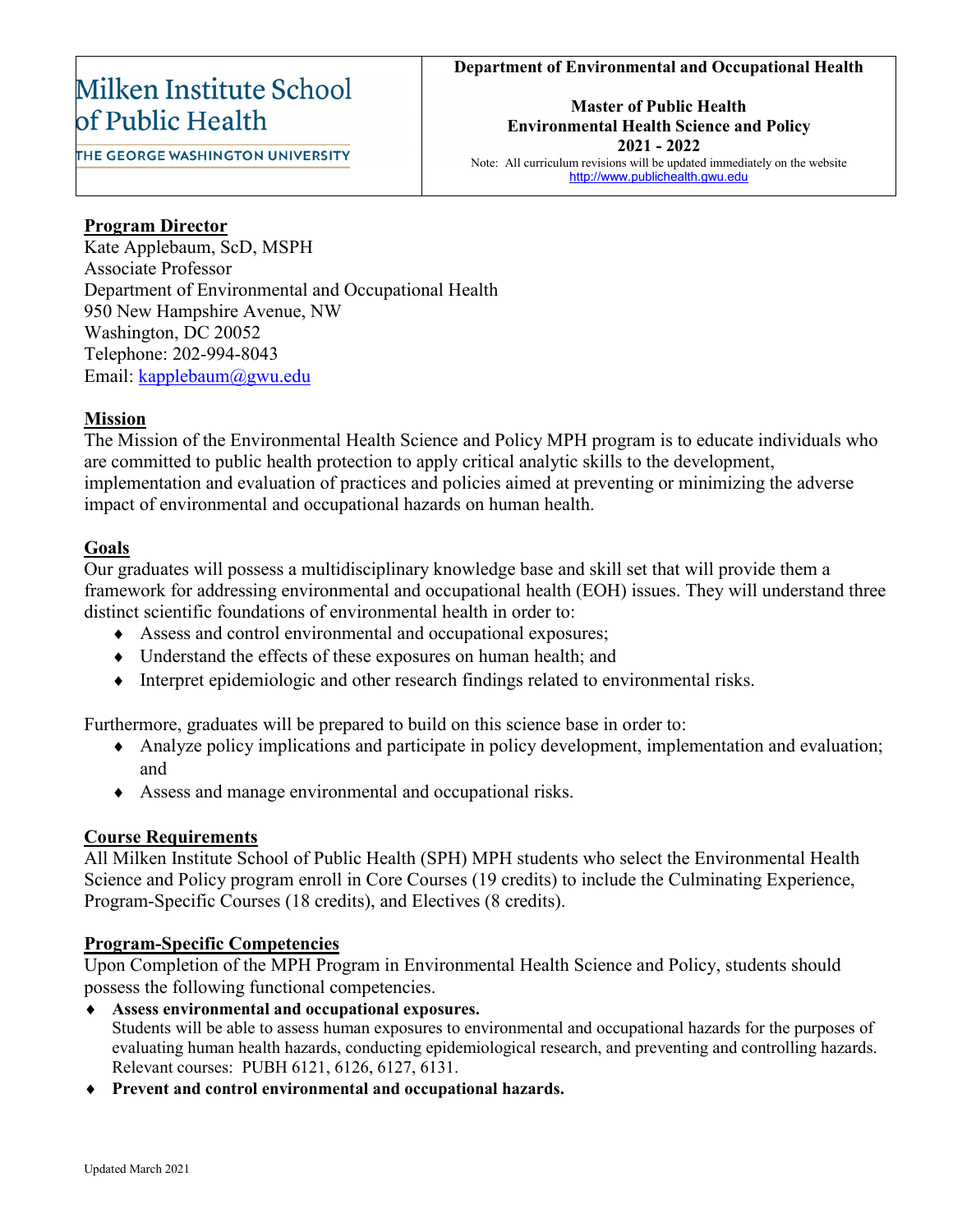Students will be able to recommend appropriate interventions – such as engineering controls, behavior change, or material substitution – for reducing human exposures to environmental and occupational hazards. Relevant courses: PUBH 6124, 6126, 6127, 6128, 6130.

- Identify the adverse effects of chemical, biological, and physical exposures on human health. Students will be able to describe the structure and function of human organ systems and identify environmental and occupational agents that disrupt these systems to cause disease and injury. Students will be able to identify the main mechanisms by which environmental and occupational agents gain access to and adversely affect human health, as well as factors which affect susceptibility to such adverse effects. Relevant courses: PUBH 6123, 6124, 6127.
- ♦ **Interpret epidemiologic and other research findings related to environmental risks and assist in designing and conducting research.**

Students will be able to critically assess existing epidemiologic research, to assist in designing and carrying out appropriate studies for investigating EOH problems, to conceptualize data analysis to address study goals, and to utilize appropriate approaches to manage and analyze data. Relevant courses: PUBH 6121, 6122, 6128, 6131.

♦ **Synthesize relevant information in order to analyze EOH policy implications and participate in policy development.**

Students will be able to apply various risk assessment approaches. They will be able to synthesize relevant information, including values, for the purposes of assessing risk and evaluating policy strategies to reduce and prevent environmental and occupational disease and injury. Relevant courses: PUBH 6122, 6123, 6124, 6128, 6130, 6133.

- ♦ **Synthesize relevant information in order to assess and manage environmental and occupational risks.** Students will be able to apply various risk management and risk communication frameworks. They will be able to synthesize relevant information, including values, for the purposes of assessing risk and evaluating management strategies to reduce and prevent environmental and occupational disease and injury. Relevant courses: PUBH 6122, 6124, 6126, 6127, 6130, 6133.
- ♦ **Engage in public health communication and risk communication activities.**  Students will be able to communicate clearly and effectively in professional and community settings on public health issues and on environmental and occupational health hazards. Relevant courses: PUBH 6121, 6122, 6123, 6124, 6134.

### ♦ **Identify ethical issues in environmental health policy and practice.**

Students will be able to discuss how scientific principles and societal values such as equity and environmental justice influence decision-making about environmental and occupational health problems in research, public health practice, policy, and management contexts. Relevant courses: PUBH 6121, 6122, 6123, 6124, 6128, 6130, 6133.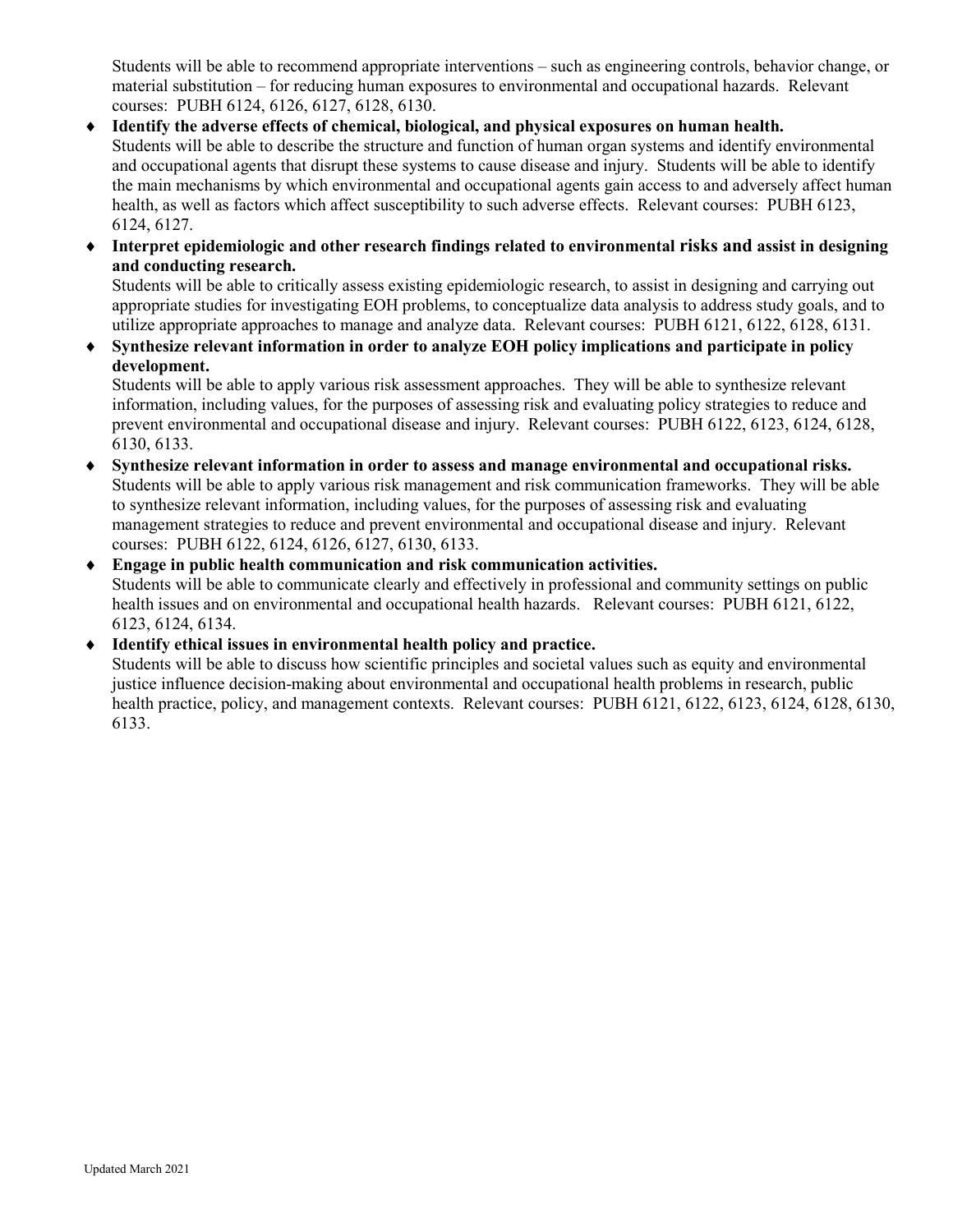# Milken Institute School of Public Health

#### **Master of Public Health Environmental Health Science and Policy 2021-22 Program-at-a-Glance**

THE GEORGE WASHINGTON UNIVERSITY

| 110gram-at-a-Giance |  |
|---------------------|--|
|                     |  |

|                                                                          | Begin Planning Your Culminating Project 11-12 Months Prior to Program Completion                |                                        |                                 |       |  |
|--------------------------------------------------------------------------|-------------------------------------------------------------------------------------------------|----------------------------------------|---------------------------------|-------|--|
| <b>Required Core Courses</b>                                             |                                                                                                 |                                        |                                 |       |  |
|                                                                          | <b>19 Credits</b>                                                                               |                                        |                                 |       |  |
| <b>Required Core Course</b>                                              |                                                                                                 | <b>Credits</b>                         | <b>Semester Offered</b>         | Grade |  |
| <b>PUBH 6000</b>                                                         | MPH Applied Practice Experience                                                                 | $\mathbf{0}$                           | Fall, spring, Summer            |       |  |
| <b>PUBH 6002</b>                                                         | <b>Biostatistical Applications for Public Health</b>                                            | $\mathfrak{Z}$                         | Fall, Spring, Summer            |       |  |
| <b>PUBH 6003</b>                                                         | Principles and Practice of Epidemiology                                                         | $\overline{3}$                         | Fall, Spring, Summer            |       |  |
| <b>PUBH 6007</b>                                                         | Social and Behavioral Approaches to Public Health                                               | $\overline{c}$                         | Fall, Spring, Summer            |       |  |
| <b>PUBH 6009</b>                                                         | Fundamentals of Program Evaluation                                                              | $\overline{2}$                         | Fall, Spring, Summer            |       |  |
| <b>PUBH 6011</b>                                                         | Environmental & Biological Fundamentals of                                                      | $\overline{3}$<br>Fall, Spring, Summer |                                 |       |  |
|                                                                          | Public Health                                                                                   |                                        |                                 |       |  |
| <b>PUBH 6012</b>                                                         | Fundamentals of Health Policy                                                                   | $\overline{2}$                         | Fall, Spring, Summer            |       |  |
| <b>PUBH 6021</b>                                                         | Essentials of Public Health Leadership & Practice<br>1: Leading Self and Teams in Public Health | $\mathbf{1}$                           | Fall, Spring, Summer            |       |  |
| <b>PUBH 6022</b>                                                         | Essentials of Public Health Leadership & Practice                                               | $\mathbf{1}$                           | Fall, Spring, Summer            |       |  |
|                                                                          | 2: Managing Organizations and Influencing                                                       |                                        |                                 |       |  |
|                                                                          | Systems in Public Health                                                                        |                                        |                                 |       |  |
| <b>PUBH 6023</b>                                                         | Interprofessional Education Experience                                                          | $\boldsymbol{0}$                       | Fall, Spring, Summer            |       |  |
| <b>PUBH 6137</b>                                                         | EOH Culminating Experience Part 1                                                               | $\mathbf{1}$                           | Fall                            |       |  |
| <b>PUBH 6138</b>                                                         | <b>EOH Culminating Experience Part 2</b>                                                        | $\mathbf{1}$                           | Spring                          |       |  |
| <b>Total</b>                                                             | <b>Core Credits</b>                                                                             | 19                                     |                                 |       |  |
|                                                                          | <b>Required Program-Specific Courses</b><br><b>18 Credits</b>                                   |                                        |                                 |       |  |
|                                                                          |                                                                                                 |                                        |                                 |       |  |
| <b>PUBH 6121</b>                                                         | <b>Required Program Specific Course</b>                                                         | <b>Credits</b>                         | <b>Semester Offered</b><br>Fall | Grade |  |
|                                                                          | Environmental and Occupational Epidemiology                                                     | $\mathfrak{Z}$<br>$\overline{3}$       |                                 |       |  |
| <b>PUBH 6122</b>                                                         | Protecting Public Health and the Environment:                                                   |                                        | Spring                          |       |  |
|                                                                          | Policies, Politics, and Programs<br>Toxicology: Applications for Public Health Policy           | $\overline{3}$                         |                                 |       |  |
| <b>PUBH 6123</b><br><b>PUBH 6124</b>                                     |                                                                                                 | $\overline{3}$                         | Spring                          |       |  |
| <b>PUBH 6126</b>                                                         | Risk Management and Communication<br>Assessment and Control of Environmental Hazards            | $\mathfrak{Z}$                         | Spring<br>Fall                  |       |  |
| <b>PUBH 6131</b>                                                         | Quantitative Methods in Environmental and                                                       | 3                                      |                                 |       |  |
|                                                                          | Occupational Health                                                                             |                                        | Spring                          |       |  |
|                                                                          | <b>Electives</b>                                                                                |                                        |                                 |       |  |
|                                                                          | <b>Select 8 Credits from graduate-level PUBH courses</b>                                        |                                        |                                 |       |  |
|                                                                          |                                                                                                 |                                        |                                 |       |  |
| Recommended to take at least 4 of the 8 credits from the EOH department. |                                                                                                 |                                        |                                 |       |  |
| PUBH 6xxx                                                                |                                                                                                 | 8 credits                              | Fall, Spring,                   |       |  |
|                                                                          |                                                                                                 |                                        | Summer                          |       |  |
| <b>TOTAL</b>                                                             |                                                                                                 |                                        |                                 |       |  |
| <b>PROGRAM</b>                                                           |                                                                                                 | 45 credits                             |                                 |       |  |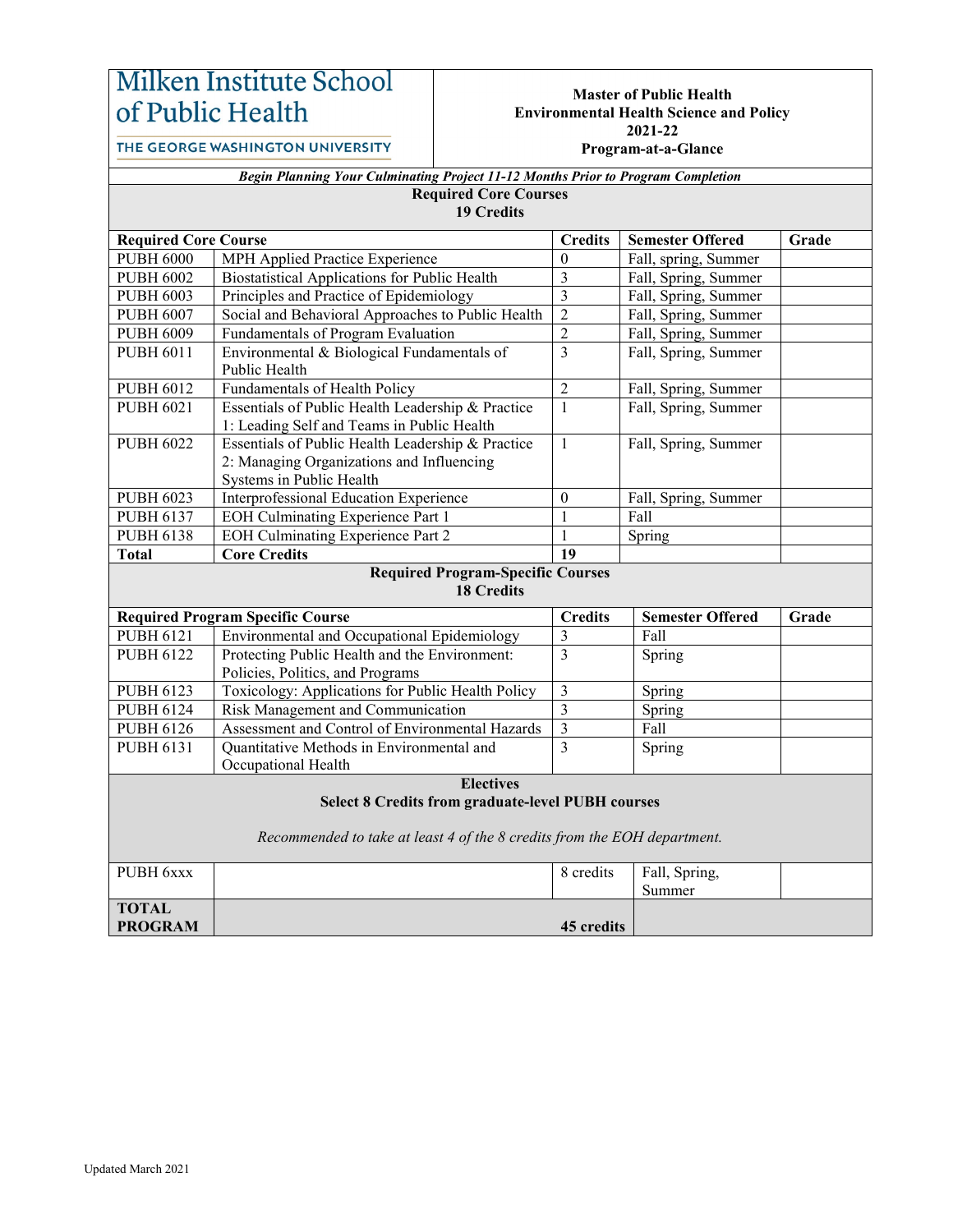# **MPH Graduation Requirements**

- 1. **Graduate Credit Requirement:** 45 graduate credits are required.
- 2. **Course Requirements:** Successful completion of the Core Courses (19 credits) and the Program-Specific Courses (18 credits) are required.
- 3. **Grade Point Requirement:** A 3.0 (B average) overall grade point average is required.
- 4. **Time Limit Requirement:** The degree must be completed within five years.
- 5. **Practicum Requirement:** Students are required to fulfill all requirements of the Applied Practice Experience (Practicum),
- 6. **Interprofessional Education Experience (IPE):** Students are required to enroll and participate in an authorized IPE activity (PUBH 6023).
- 7. **Transfer Credit Policy:** Up to 12 graduate credits that have not been applied to a previous degree may be transferred to the MPH upon approval. Up to 18 credits may be transferred to the MPH from the Milken Institute SPH Graduate Certificate. Credits must have been earned from an accredited institution in the last 3 years with a grade point of 3.0 or better.
- 8. **CITI Training Requirement:** All students are required to complete training regarding human subject protection regulation and the Health Insurance Portability and Accountability Act of 1996 (HIPAA). To fulfill this requirement, you must complete the Collaborative IRB Training Initiative (CITI) Course in The Protection of Human Research Subjects.
- 9. **Integrity Quiz & Plagiarism Requirement:** All students are required to review the George Washington University Code of Academic Integrity and take the quiz within their first semester of study. The Code of Integrity and step-by-step instructions can be found here: <https://publichealth.gwu.edu/integrity>
- 10. **Professional Enhancement Requirement:** Students must participate in 8 hours per degree program of Public Health-related lectures, seminars, and symposia, related to your field of study. Professional Enhancement activities supplement the academic curriculum and help prepare students to participate actively in the professional community. Opportunities for professional enhancement are regularly publicized via the Milken Institute SPH Listserv and through your department or advisor. Students must submit documentation of Professional Enhancement activities to the Office of Student Records. The documentation consists of the Professional Enhancement Form http://publichealth.gwu.edu/academics/forms (which includes a prior approval signature from the student's advisor, a description of the program agenda, and proof of attendance. Remember to submit your documentation before you apply to graduate!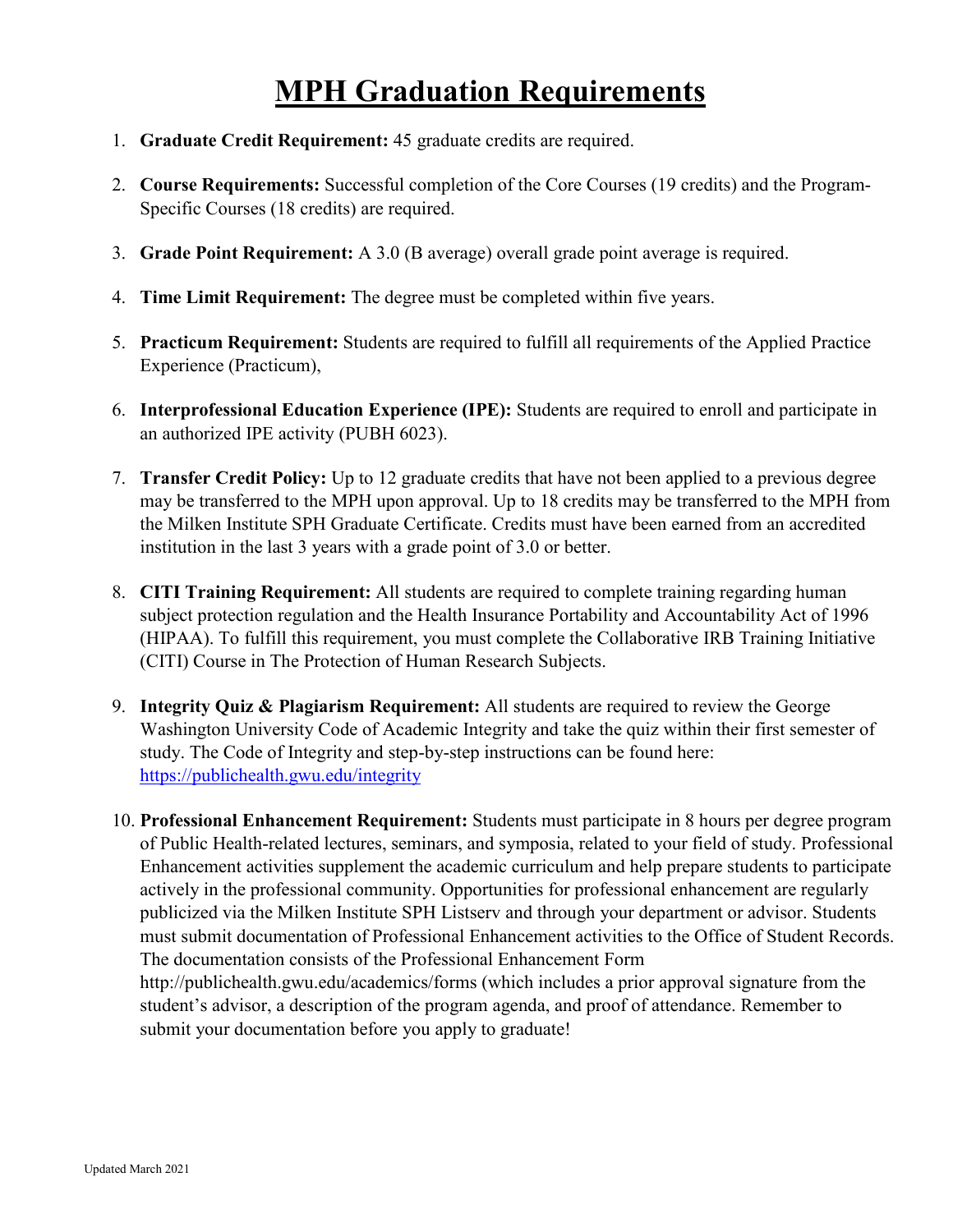# Milken Institute School of Public Health

THE GEORGE WASHINGTON UNIVERSITY

### **NOTE: Always see your advisor for course scheduling and sequencing strategies, but remember that proper course registration, fulfilling requirements, and on-time graduation are your responsibilities.**

The Master of Public Health (MPH) curriculum consists of four types of courses:

- ♦ Required Core Courses (PUBH 6000, 6002, 6003, 6007, 6009, 6011, 6012, 6021, 6022, and 6023)
- ♦ Required Program-Specific Courses
- ♦ A total of 8 Electives from any SPH graduate credits, preferably with 4 credits from EOH-focused courses.
- Required Culminating Experience

As an accredited School of Public Health, students in all GWSPH MPH programs are required to fulfill both an interprofessional team experience and an applied practice experience, included in the core. GWSPH has incorporated these requirements into the curriculum as follows:

### **Interprofessional Education (IPE) Experience (PUBH 6023):**

• Following (or simultaneous to) enrollment in PUBH 6021 Essentials in Public Health Practice & Leadership 1: Leading Self and Teams (1-credit), students will be required to select an IPE experience from a host of options provided throughout your enrollment as an MPH student to participate in a one-time, case-based or activity-based learning experience. The IPE experience is a way to experience working with people from other professions/programs outside of public health. Students will have many opportunities to register for this zero-credit (no fee) IPE 'class' and will receive credit upon successful completion.

## **Applied Practice Experience (Practicum) (PUBH 6000):**

The applied practice experience allows each student to individually demonstrate attainment of public health competencies. Information about the Practicum will be introduced in PUBH 6021 so students may begin planning for their practice experience. Detailed information and an introduction to the necessary tools will be provided by department practicum staff and faculty. Students are required to fulfill all requirements of the 120 hour Practicum experience to receive credit for PUBH 6000.

The MPH core courses are designed to provide students with a broad public health context as well as a critical foundation for subsequent coursework. Early completion of these core courses ensures that students will have the base of knowledge to successfully complete the program specific courses and to get as much as possible out of them. As such, entering students are expected to enroll in MPH core courses in accordance with the following guidelines:

- We expect MPH students to complete the MPH core courses in their first year of graduate study (fall/spring/summer), with the exception of the Culminating Experience courses (PUBH 6137 and 6138).
- For Environmental Health Science and Policy MPH students who are full-time, it is important to take PUBH 6002 Biostatistical Applications for Public Health, 6003 Principles and Practice of Epidemiology, 6011 Environmental & Biological Fundamentals of Public Health, and 6021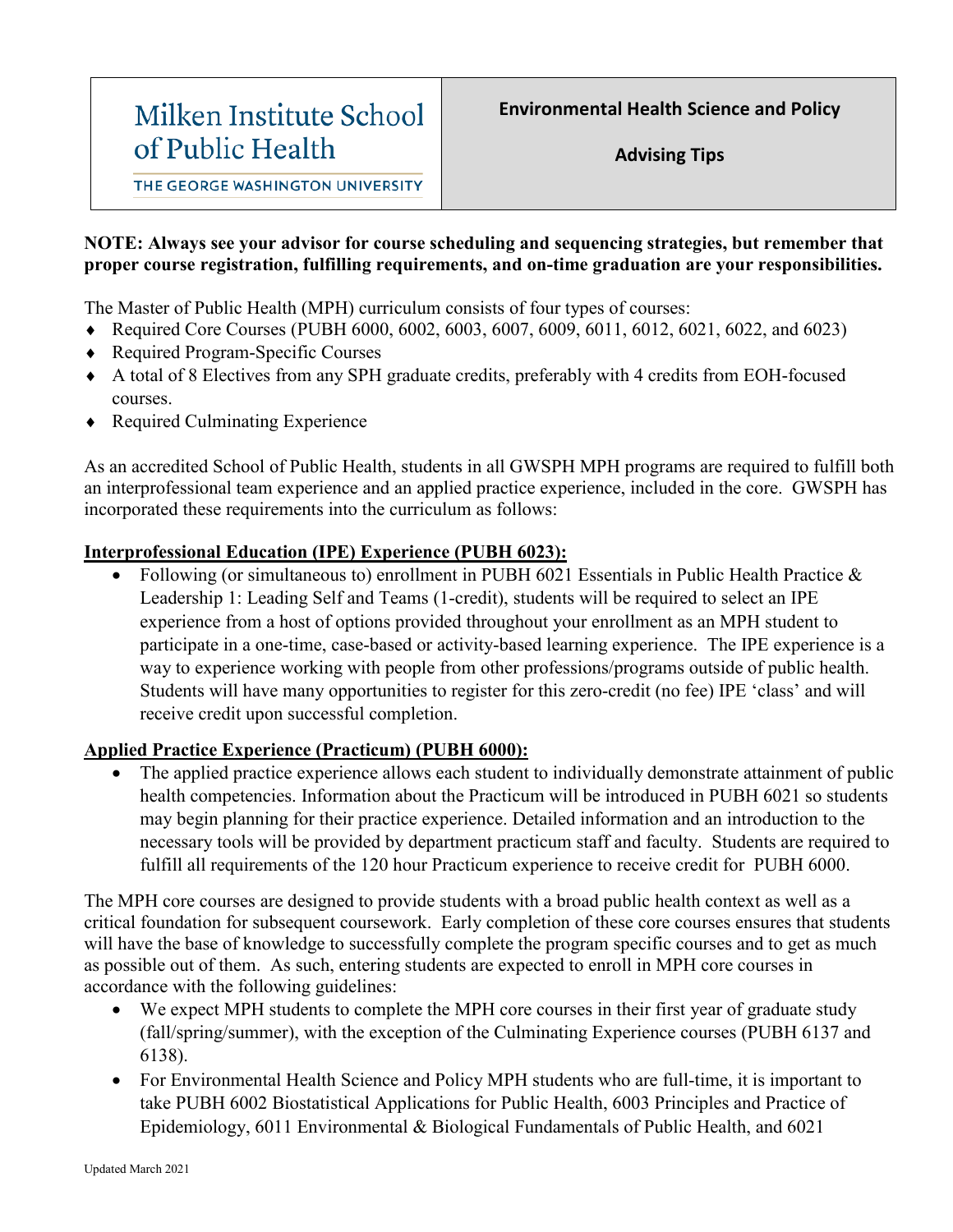Essentials of Public Health Practice & Leadership 1: Leading Self and Teams in Public Health in the first semester.

Part-time students (who generally take 5 to 7 credits per semester) will typically concentrate on taking just core courses in their first year, and then take program-specific courses in subsequent years, but should consult with your academic advisor.

In order to help assure that all students complete core courses in the first year of study, Milken Institute SPH will offer all core courses during all three semesters (fall, spring, and summer). This will allow students who wish to complete their MPH degree within two years to do so and will allow every student to make steady progress toward completing the MPH degree.

We recognize that there may be exceptional circumstances that make it difficult for a student to complete core courses in the first year as outlined above. Any such student should discuss this situation with his or her academic advisor.

For additional information and resources regarding registration, course descriptions, schedule of classes, etc. follow this link: [http://publichealth.gwu.edu/academics.](http://publichealth.gwu.edu/academics)

**Table 1 (full-time students)** and **Table 2 (part-time students)** present sample course schedules that Environmental Health Science & Policy MPH students are required to take during their tenure at the Milken Institute SPH. It is noteworthy that fully 45 credits are required, including core courses (19 credits), program specific courses (18 credits), and electives (8 credits). See below.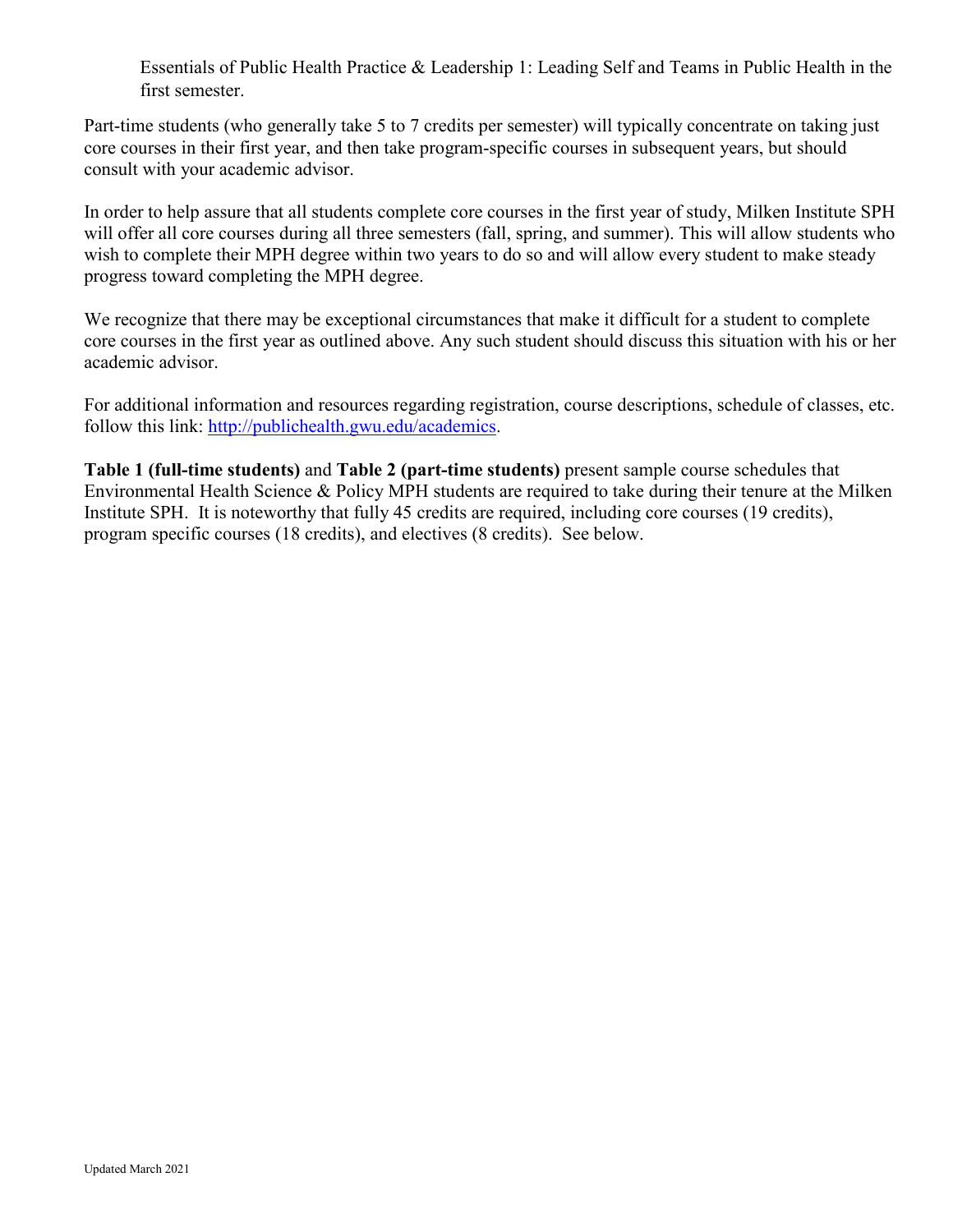#### **MPH in Environmental Health Science and Policy (45 credits)**

| Semester                    | Cr             | Course $#$       | <b>Course Name</b>                                                                              | Time (subject to change)                           |
|-----------------------------|----------------|------------------|-------------------------------------------------------------------------------------------------|----------------------------------------------------|
| Fall 1 <sup>st</sup> year   | 3              | <b>PUBH 6002</b> | <b>Biostatistical Applications for PH</b>                                                       | Mon $3:10 - 6:00$ pm or Wed $6:10 - 9:00$ pm       |
| 12 credits                  | 3              | <b>PUBH 6003</b> | Principles and Practice of Epidemiology                                                         | Tues $6:10 - 9:00$ pm or Wed $3:10 - 6:00$ pm      |
|                             | $\overline{2}$ | <b>PUBH 6007</b> | Social & Behavioral Approaches to PH                                                            | Mon $6:10 - 8:00$ pm                               |
|                             | 3              | <b>PUBH 6011</b> | Environmental & Biological Fundamentals of PH                                                   | Tues $3:10 - 6:00$ pm                              |
|                             | 1              | <b>PUBH 6021</b> | Essentials of PH Leadership & Practice 1: Leading<br>Self & Teams in PH                         | Thurs $6:10 - 7:00$ pm                             |
| Spring 1st year             | $\overline{2}$ | <b>PUBH 6012</b> | <b>Fundamentals of Health Policy</b>                                                            | <b>TBD</b>                                         |
| 11 credits                  | -1             | <b>PUBH 6022</b> | Essentials of PH Leadership & Practice 2: Managing<br>Organizations & Influencing Systems in PH | TBD                                                |
|                             | 3              | PUBH 6123        | Toxicology: Applications for Public Health Policy                                               | Mon $3:10 - 6:00$ pm                               |
|                             | 3              | <b>PUBH 6131</b> | Quantitative Methods in Environmental and<br>Occupational Health                                | Thurs $3:10 - 6:00$ pm, Lab Thurs $6:30 - 8:00$ pm |
|                             | $\overline{2}$ | Electives        | Electives                                                                                       |                                                    |
| Summer 1 <sup>st</sup> year | $\overline{2}$ | <b>PUBH 6009</b> | Fundamentals of Program Evaluation                                                              | TBD                                                |
| 4 credits                   | $\overline{2}$ | Electives        | Electives                                                                                       |                                                    |
| Fall 2 <sup>nd</sup> year   | $\overline{3}$ | <b>PUBH 6121</b> | Environmental & Occupational Epidemiology                                                       | Wed $5:10 - 8:00$ pm                               |
| 9 credits                   | 3              | <b>PUBH 6126</b> | Assessment and Control of Environmental Hazards                                                 | Mon $5:10 - 8:00$ pm                               |
|                             | 1              | <b>PUBH 6137</b> | EOH Culminating Experience Course Part 1                                                        | Wed 3:10 - 5:00 pm                                 |
|                             | $\overline{2}$ | Electives        | Electives                                                                                       |                                                    |
| Spring 2 <sup>nd</sup> year | $\overline{3}$ | <b>PUBH 6122</b> | Policies, Politics and Programs                                                                 | Thurs $6:10 - 9:00$ pm                             |
| 9 Credits                   | $\overline{3}$ | <b>PUBH 6124</b> | Risk Management and Communication                                                               | Wed $5:10 - 8:00$ pm                               |
|                             | 1              | <b>PUBH 6138</b> | <b>EOH Culminating Experience Part 2</b>                                                        | Wed 3:10 - 5:00 pm                                 |
|                             | $\overline{2}$ | Electives        | Electives                                                                                       |                                                    |
| <b>TOTAL</b>                | 45             |                  |                                                                                                 |                                                    |

Table 1. Sample Schedule for 5-semester Completion (Fall start / May completion) - All course times are tentative

Updated March 2021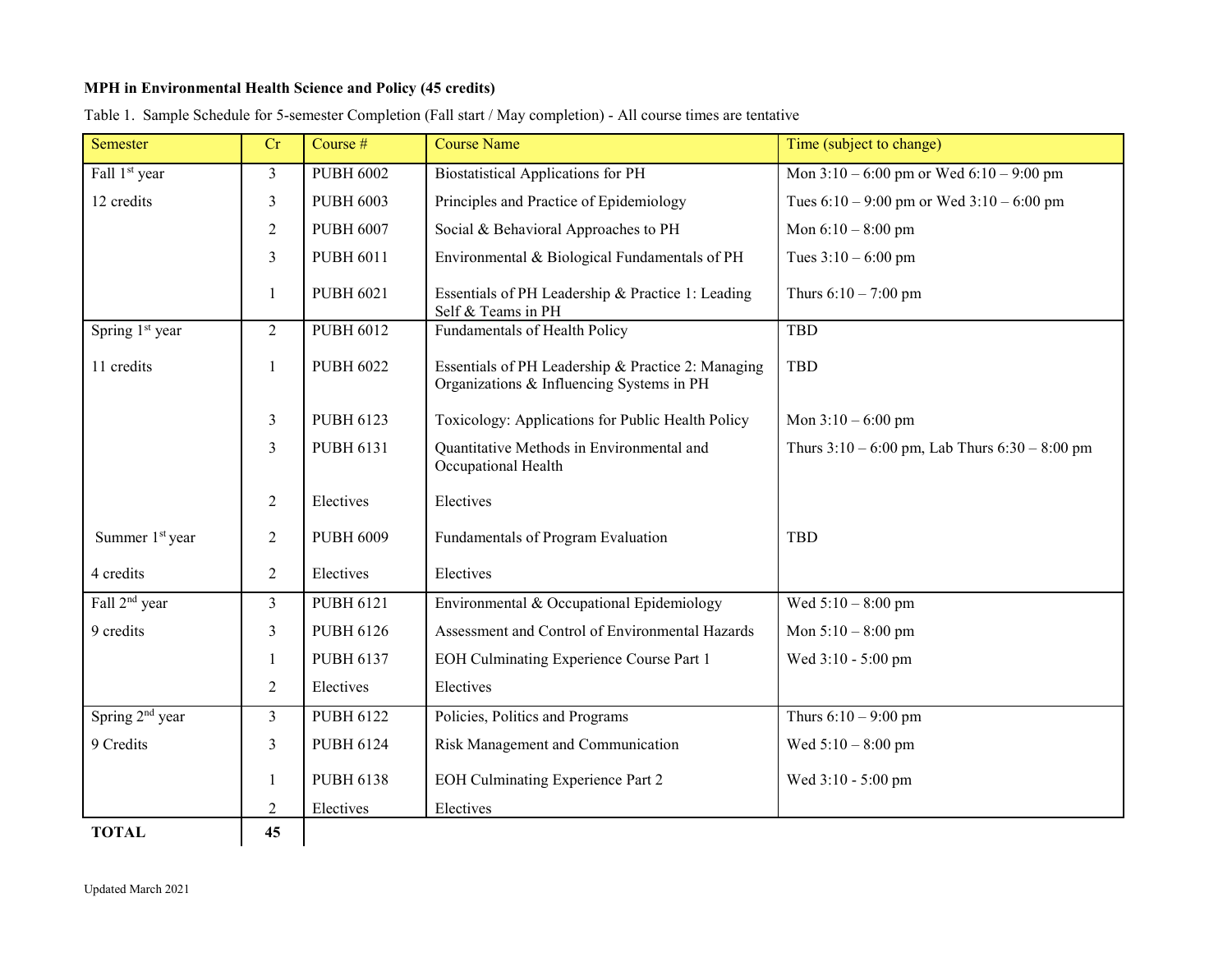PUBH 6023- Interprofessional Education Experience (0)- students can register anytime following completion of work in PUBH 6022. PUBH 6000-Typically, students complete the 120 hours of the practicum during the summer months.

A total of 8 credits of electives from graduate courses are required, preferably during last three semesters. Students are recommended to take at least 4 credits from EOH focused courses. EOH Electives include:

PUBH 6127 Germs: Applied Environmental Health Microbiology 2 Spring, Tues 4:10 – 6:00 pm PUBH 6128 Global Environmental and Occupational Health 2 Online Spring I and Summer PUBH 6130 Sustainable Energy and the Environment 2 Fall, Tues 6:10 - 8:00 pm PUBH 6133 Social Dimensions of Climate Change & Health 3 Online Spring I and Summer PUBH 6135 Researching Climate Change and Public Health 3 Online Fall and Spring II PUBH 6140 Global Climate Change & Air Pollution 2 Summer Thursday 3:45 - 6:00 pm PUBH 6146 Microbiomes & Microbial Ecology in Public Health 2 Fall Tuesday 4:10 - 6:00 pm PUBH 6199 TOPICS: EOH Data & Modelling 2 Fall Wed 6:10 – 8:00 pm PUBH 6199 TOPICS: Veterans Deployment and Environmental Issues 1 Summer PUBH 6199 Any 6199 TOPICS course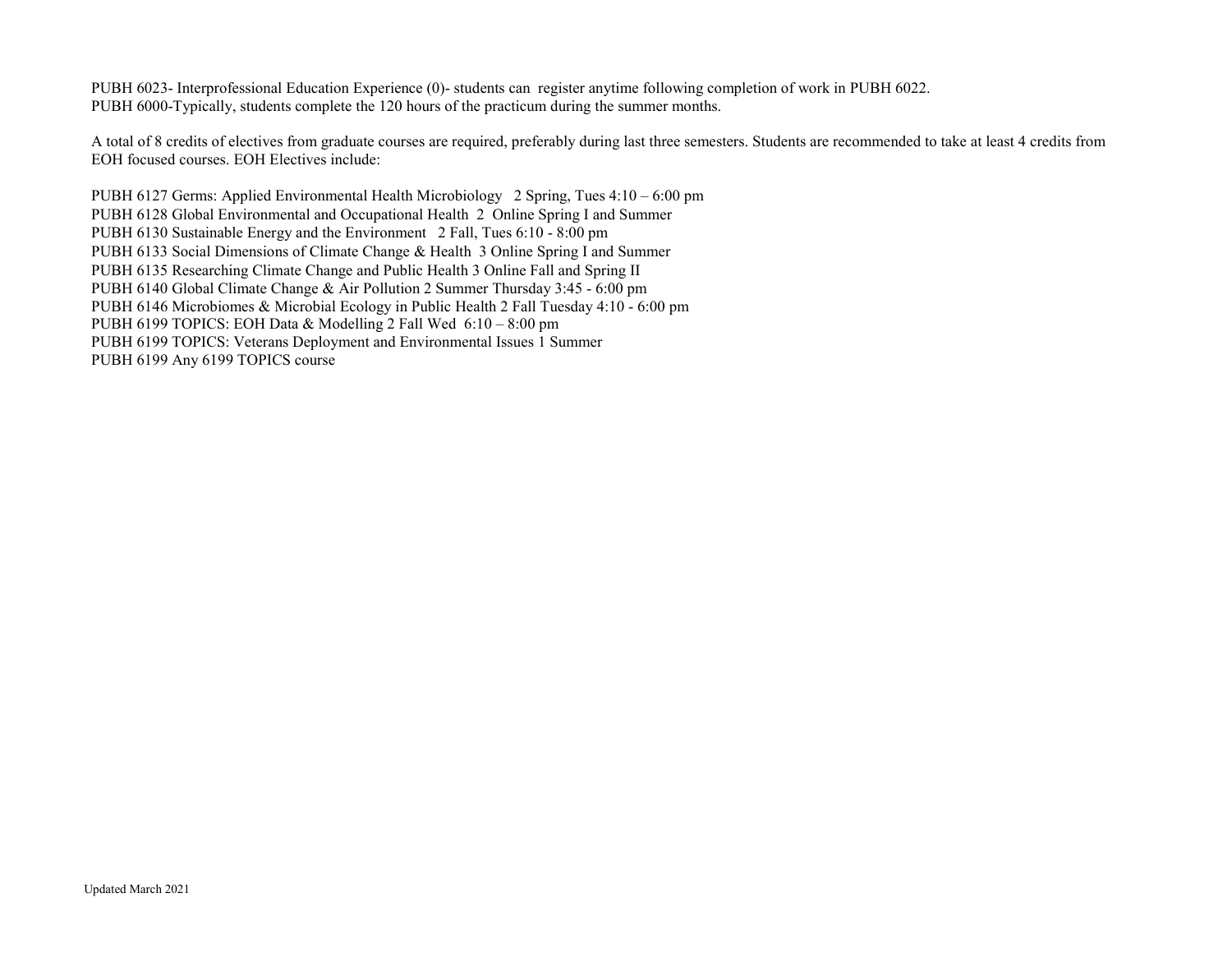| Semester                     | Cr             | Course #         | <b>Course Name</b>                                                                                            | Time (subject to change)                         |
|------------------------------|----------------|------------------|---------------------------------------------------------------------------------------------------------------|--------------------------------------------------|
| Fall 1 <sup>st</sup> year    | $\mathfrak{Z}$ | <b>PUBH 6003</b> | Principles and Practice of Epidemiology                                                                       | Tues $6:10 - 9:00$ pm or Wed $3:10 - 6:00$ pm    |
| 7 credits                    | $\mathfrak{Z}$ | <b>PUBH 6011</b> | Environmental & Biological Fundamentals of PH                                                                 | Tues 3:10-6:00 pm                                |
|                              | $\mathbf{1}$   | <b>PUBH 6021</b> | Essentials of PH Practice & Leadership 1: Leading<br>Self & Teams in PH                                       | Thurs 6:10-7:00 pm                               |
| Spring 1 <sup>st</sup> year  | $\mathfrak{Z}$ | <b>PUBH 6002</b> | <b>Biostatistical Applications for Public Health</b>                                                          | <b>TBD</b>                                       |
| 5 credits                    | $\overline{2}$ | <b>PUBH 6007</b> | Social & Behavioral Approaches to Public Health                                                               | <b>TBD</b>                                       |
| Summer 1 <sup>st</sup> year  | $\overline{2}$ | <b>PUBH 6012</b> | Fundamentals of Health Policy                                                                                 | <b>TBD</b>                                       |
| 3 credits                    | $\mathbf{1}$   | PUBH 6022*       | Essentials of Public Health Leadership & Practice 2:<br>Managing Organizations & Influencing Systems in<br>PH | <b>TBD</b>                                       |
| Fall 2 <sup>nd</sup> year    | $\mathfrak{Z}$ | <b>PUBH 6126</b> | Assessment and Control of Environmental Hazards                                                               | Mon $5:10 - 8:00$ pm                             |
| 7 credits                    | $\overline{2}$ | <b>PUBH 6009</b> | Fundamentals of Program Evaluation                                                                            | <b>TBD</b>                                       |
|                              | $\overline{2}$ | Electives        | Electives                                                                                                     |                                                  |
| Spring 2 <sup>nd</sup> year  | $\overline{3}$ | <b>PUBH 6123</b> | Toxicology: Applications for Public Health Policy                                                             | Mon $3:10 - 6:00$ pm                             |
| 8 Credits                    | $\overline{3}$ | PUBH 6131        | Quantitative Methods in Environmental and<br>Occupational Health                                              | Thurs $3:10 - 6:00$ pm, Lab Thurs $6:30-8:30$ pm |
|                              | 2              | Electives        | Electives                                                                                                     |                                                  |
| Summer 2nd year<br>2 Credits | 2              | Electives        | Electives                                                                                                     |                                                  |
| Fall 3rd Year                | $\overline{3}$ | <b>PUBH 6121</b> | Environmental & Occupational Epidemiology                                                                     | Wed $5:10 - 8:00$ pm                             |
| 6 Credits                    | 1              | <b>PUBH 6137</b> | <b>EOH Culminating Experience Course Part 1</b>                                                               | Wed $3:10 - 5:00$ pm                             |
|                              | $\overline{2}$ | Electives        | Electives                                                                                                     |                                                  |
| Spring 3rd Year              | $\mathfrak{Z}$ | <b>PUBH 6122</b> | Policies, Politics and Programs                                                                               | Thurs $6:10 - 9:00$ pm                           |
| 7 Credits                    | 3              | <b>PUBH 6124</b> | Risk Management and Communication                                                                             | Wed $5:10 - 8:00$ pm                             |
|                              | 1              | <b>PUBH 6138</b> | EOH Culminating Experience Course Part 2                                                                      | Wed $3:10 - 5:00$ pm                             |
| <b>Total</b>                 | 45             |                  |                                                                                                               |                                                  |

Table 2. Sample Schedule for 8-semester Completion (Fall start / May completion) - All course times are tentative

Updated March 2021